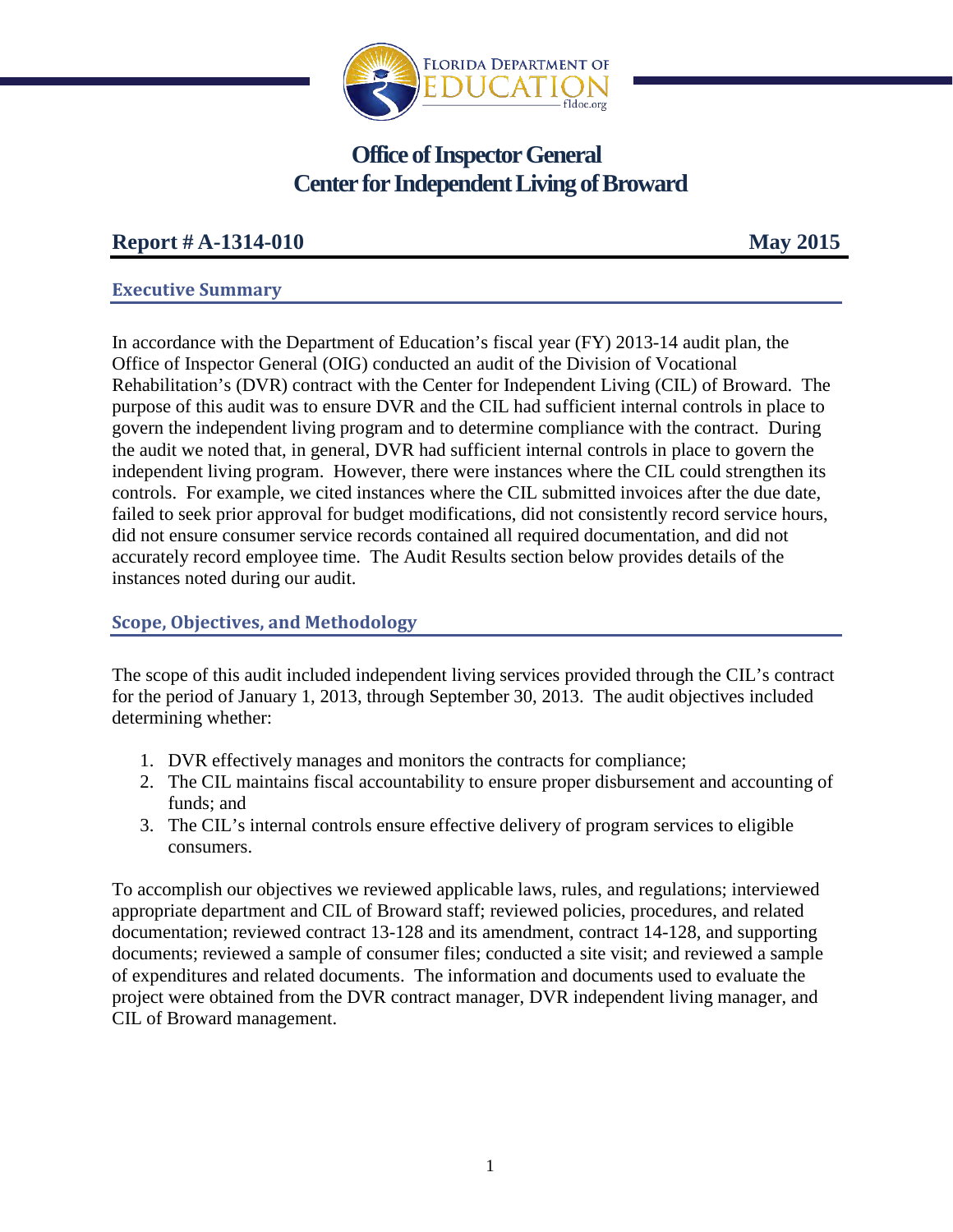# **Background**

The CILs are nonprofit federally mandated agencies that are designed and operated within a local community by individuals with disabilities. Each CIL receives federal and state funding to promote the four core independent living services which include providing information and referrals, peer counseling, personal and systems advocacy, and independent living skills training. Currently, there are 16 Independent Living Centers in the state of Florida. CIL staff, boards, and consumers work together to remove barriers and prejudices in society so that all individuals can live, work, and enjoy all that their community has to offer.

The Center for Independent Living of Broward was founded in 1991 with a focus on providing core services to consumers with disabilities. Their mission is to help persons with disabilities achieve independence and self-determination. They offer services that assist persons with disabilities to acquire skills, housing, transportation, employment, and physical access to facilities. The CIL of Broward serves Broward, Charlotte, Collier, Glades, Hendry, and Lee counties.

On July 1, 2012, the state entered into a contract with CIL of Broward to provide funding for the provision, improvement, and expansion of independent living services, including the four independent living core services for individuals with significant disabilities. The cost reimbursement contract (13-128) totaled \$366,844, with one amendment that increased the total funding to \$462,907. On July 1, 2013, the state entered into a fixed fee contract (14-128) with CIL of Broward for the period of July 1, 2013, through June 30, 2016, in the amount of \$446,144.

# **Audit Results**

Finding 1: Invoices were not submitted timely

Section IV.B of the contracts states, "No later than 30 days after the close of monthly business the Center shall submit to the Contract Manager the following documents in sufficient detail for proper pre-audit and post-audit thereof as evidence of deliverable completion." The required documents include a complete monthly performance report for the CIL program, a properly completed invoice with supporting documentation, independent living service hours provided for the month, and budget reconciliations for the year-to-date period.

During 5 of the 9 months reviewed (56%), the CIL submitted the required invoices and supporting documentation to DVR more than 30 days after the close of the monthly business. Each of the 5 months occurred during the cost reimbursement contract 13-128. The invoices ranged from 9 to 32 days late.

The untimely submission of monthly invoices and supporting documentation hinders the contract manager's ability to verify deliverable completion. The untimely submission of invoices could also affect the CIL's timely receipt of payments needed for effective operation of the CIL.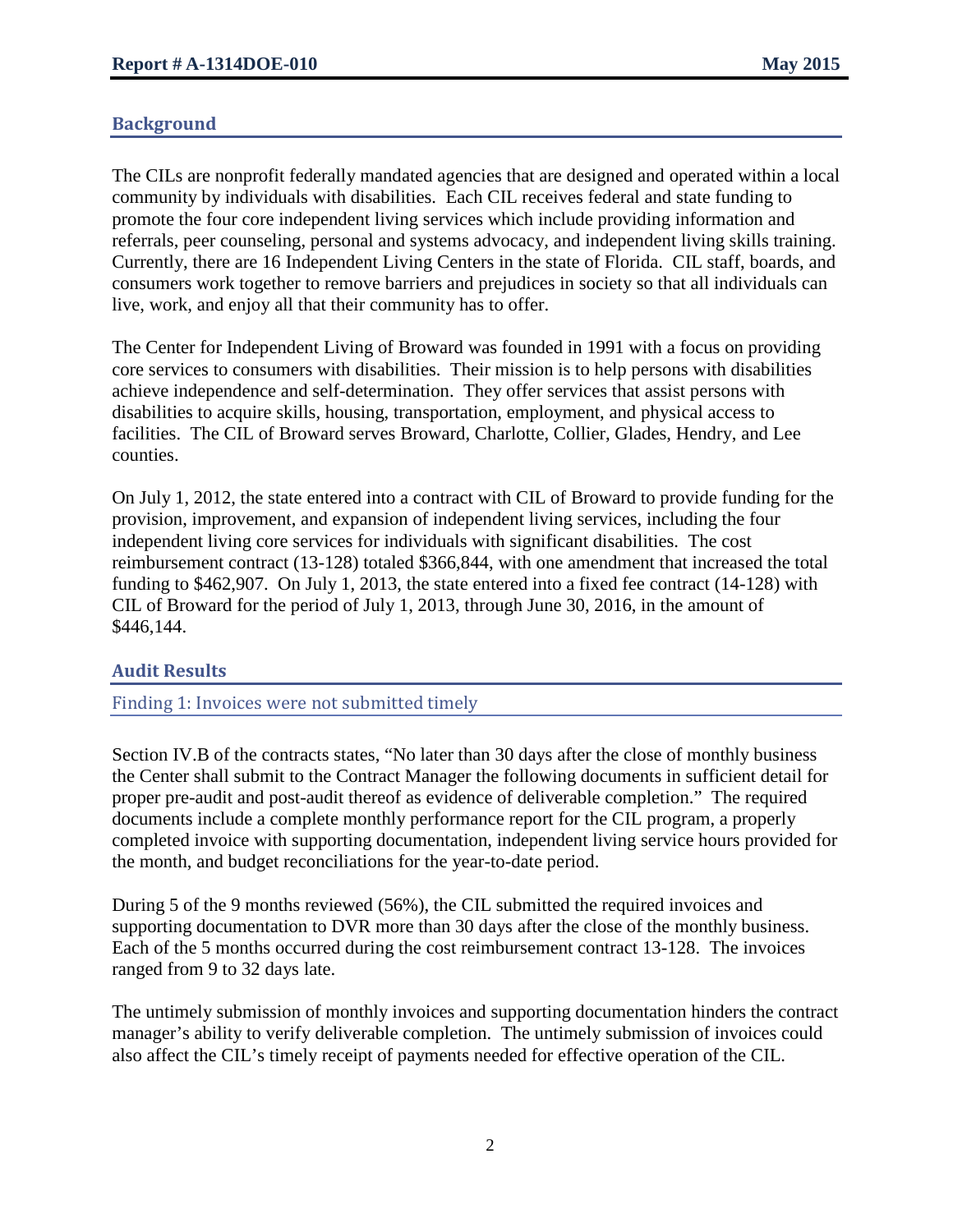### *Recommendation*

We recommend the CIL improve its procedures in order to ensure timely submission of invoices and supporting documentation. We also recommend DVR monitor the CIL to ensure submission of invoices and supporting documentation in accordance with contract terms.

### *DVR Management Response*

Concur. Changes will be implemented as recommended.

#### *CIL of Broward Response*

The CIL Broward had staffing turnover in accounting at that time which delayed submission of invoices. All of our invoices are now being submitted on time. A COO/CFO was hired and an accounts associate is managing the state invoices.

Finding 2: CIL expenditures did not conform with the approved contract and budget

Attachment C of contract 13-128 states, "Modifications to the approved line item budget not affecting the total agreement amount may be made only after they have been reduced to writing and written approval by the Vocational Rehabilitation contract manager has been given in advance."

The CIL added three positions to the personnel expense category that were not included in the approved budget. Those positions include the Chief Operating Officer, IL Specialist Part Time, and Special Projects. In addition, the CIL added an interpreter position to the expense category.

The SSA's budget for personnel and expenses amounted to \$206,120.67 and \$ 71,411.33 respectively, for a total budget amount of \$277,532.00. The SSA personnel budget expenditures totaled \$20,909.29 under budget and the expense category totaled \$20,233.54 over budget. These two differences offset each other, leaving a balance of \$675.75 for SSA expenses.

|                 | <b>Budgeted Amount</b> | <b>Reimbursed</b> | <b>Difference</b> |
|-----------------|------------------------|-------------------|-------------------|
| Personnel       | \$206,120.67           | \$185,211.38      | \$20,909.29       |
| <b>Expenses</b> | \$71,411.33            | \$91,644.87       | $(\$20,233.54)$   |
| Total           | \$277,532.00           | \$276,856.25      | \$675.75          |

| Contract 13-128: SSA |  |  |
|----------------------|--|--|
|----------------------|--|--|

The Part B budget for personnel and expenses amounted to \$42,575.28 and \$25,502.72 respectively, for a total budget amount of \$68,078.00. The Part B personnel expenditures totaled \$1,019.87 over budget and the expense category totaled \$1,019.87 under budget. These two differences offset each other, leaving a \$0 balance for Part B expenses.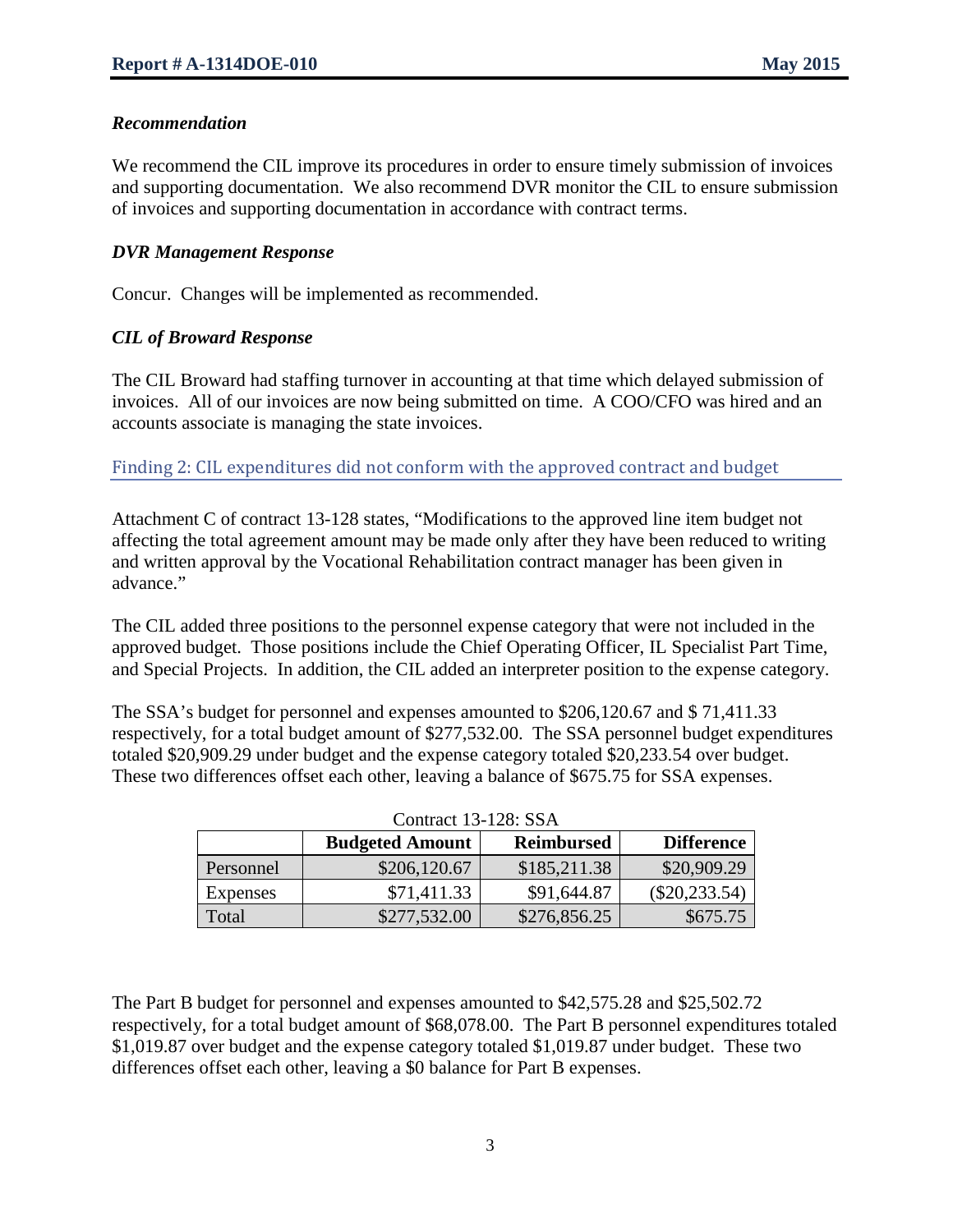|                 | <b>Budgeted Amount</b> | <b>Reimbursed</b> | <b>Difference</b> |
|-----------------|------------------------|-------------------|-------------------|
| Personnel       | \$42,575.28            | \$43,595.15       | (\$1,019.87)      |
| <b>Expenses</b> | \$25,502.72            | \$24,482.85       | \$1,019.87        |
| Total           | \$68,078.00            | \$68,078.00       | \$0.00            |

 $C = 13.128 \text{ P} \cdot \text{P}$ 

The General Revenue budget for personnel and expenses amounted to \$72,851.54 and \$44,445.46 respectively, for a total budget amount of \$117,297.00. The General Revenue personnel expenditures totaled \$3,565.05 over budget and the expense category totaled \$3,565.05 under budget. These two differences offset each other, leaving a \$0 balance for General Revenue expenses.

|                 | <b>Budgeted Amount</b> | <b>Reimbursed</b> | <b>Difference</b> |
|-----------------|------------------------|-------------------|-------------------|
| Personnel       | \$72,851.54            | \$76,416.59       | $(\$3,565.05)$    |
| <b>Expenses</b> | \$44,445.46            | \$40,880.41       | \$3,565.05        |
| Total           | \$117,297.00           | \$117,297.00      | \$0.00            |

The line item budget modifications did not affect the total agreement amount, but the DVR contract manager did not approve the modifications in advance as required by the contract. Per the contract manager, the CIL did not submit any budget revision requests to DVR during the contract period.

Additionally, we reviewed a sample of 36 expenditures for contracts 13-128 and 14-128 and found some to be questionable. An invoice submitted by Moss, Krusick & Associates was paid for the preparation of 990s for CIL Broward and CILB Properties. DVR should not reimburse any expenses incurred by CILB Properties. This would lead us to question if additional invoices submitted by Moss, Krusick & Associates also included expenses incurred by CILB Properties. Under contract 14-128, there was an expenditure for the CIL Director's membership at Tower Club, which is assessed at \$135.25 per month. Upon review, it appears that this expense likely provides no benefit to the CIL under its contract with DVR.

Charging for unallowable expenses and the modification of the line item budget without prior written approval can result in the CIL receiving reimbursement for payroll or expenses not related to the contract. This can also lead to consumers not receiving services as specified in the contract.

# *Recommendation*

We recommend the CIL enhance its procedures to ensure expenses reimbursed through DVR's contract are allowable and the CIL receives written approval from the DVR contract manager prior to making modifications to the contract budget. We recommend DVR include a review of expenditures in its monitoring activities and more closely review invoices to ensure expenditures are appropriate and align with the approved budget. We further recommend DVR review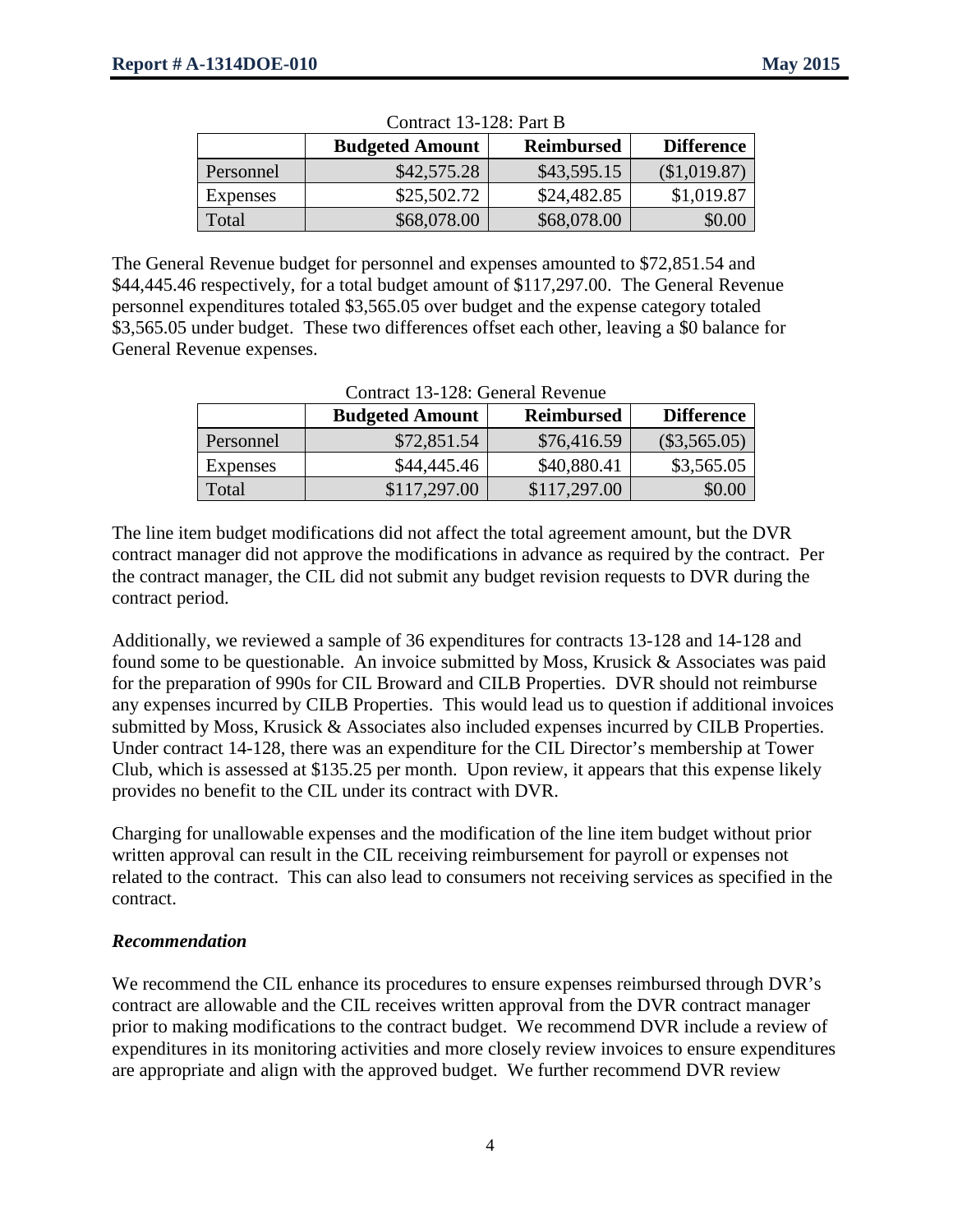previous and current expenditures for unallowable expenses, such as those identified in our audit, and seek repayment from the CIL for those expenses deemed unallowable. *DVR Management Response*

Concur. Changes will be implemented as recommended.

# *CIL of Broward Response*

CIL Broward contract 13-134 was amended and approved by the Commissioner of Education on March 26, 2013, and the DVR quarterly budget reconciliation form allows for a 10% variance, "contractor must provide with the quarterly report a brief explanation of variances on any line item that is 10 percent or greater." The Tower Club expenses were for Board committee meetings to accommodate for needed space and were a benefit to the organization. However, we no longer have that membership and will continue to strengthen our contract management & compliance.

# Finding 3: Service hours were inconsistently recorded

Section IV.C of contract 13-128 and section IV.D of contract 14-128 state, "The Center shall maintain documentation (electronic or hard copy) to track and record all service hours provided under this Agreement. Documentation will at a minimum identify the staff providing the service, the date of service, the hours of service, the consumers receiving the service, and all service provided to the consumer during the hours of service."

The service hour documents provided by the CIL included the consumer's name, staff name, service provided, date of service, and the service hours broken down by fund. Comparison of this documentation to the submitted monthly performance reports revealed discrepancies for both sampled months of April 2013 and August 2013.

The April 2013 monthly performance report reflected 675.26 service hours and 130.5 community activity hours, for a total of 805.76 hours. The received supporting documentation reflected 861.5 service hours and 123 community activity hours, for a total of 984.5 hours. The August 2013 monthly performance report reflected 849 total monthly hours, while the supporting documentation reflected 1000.9 service hours and 111 community activity hours, for a total of 1111.9 hours.

We additionally found that 85 of the 861.5 (10%) service hours documented for April 2013, and 46 of the 1000.9 (5%) service hours documented for August 2013 were duplicated. The duplicate hours were due to the staff member counting the consumer twice in the same day for the same service, or two staff members documenting the same service for a consumer.

Further review of the documented service hours showed staff members working on Saturdays, though it was not reflected in their timesheets. The service hours on Saturdays totaled 6.5 hours for April and 34.25 hours for August. Additionally, two staff members reported service hours during their vacation days for a total of 6.75 hours in April.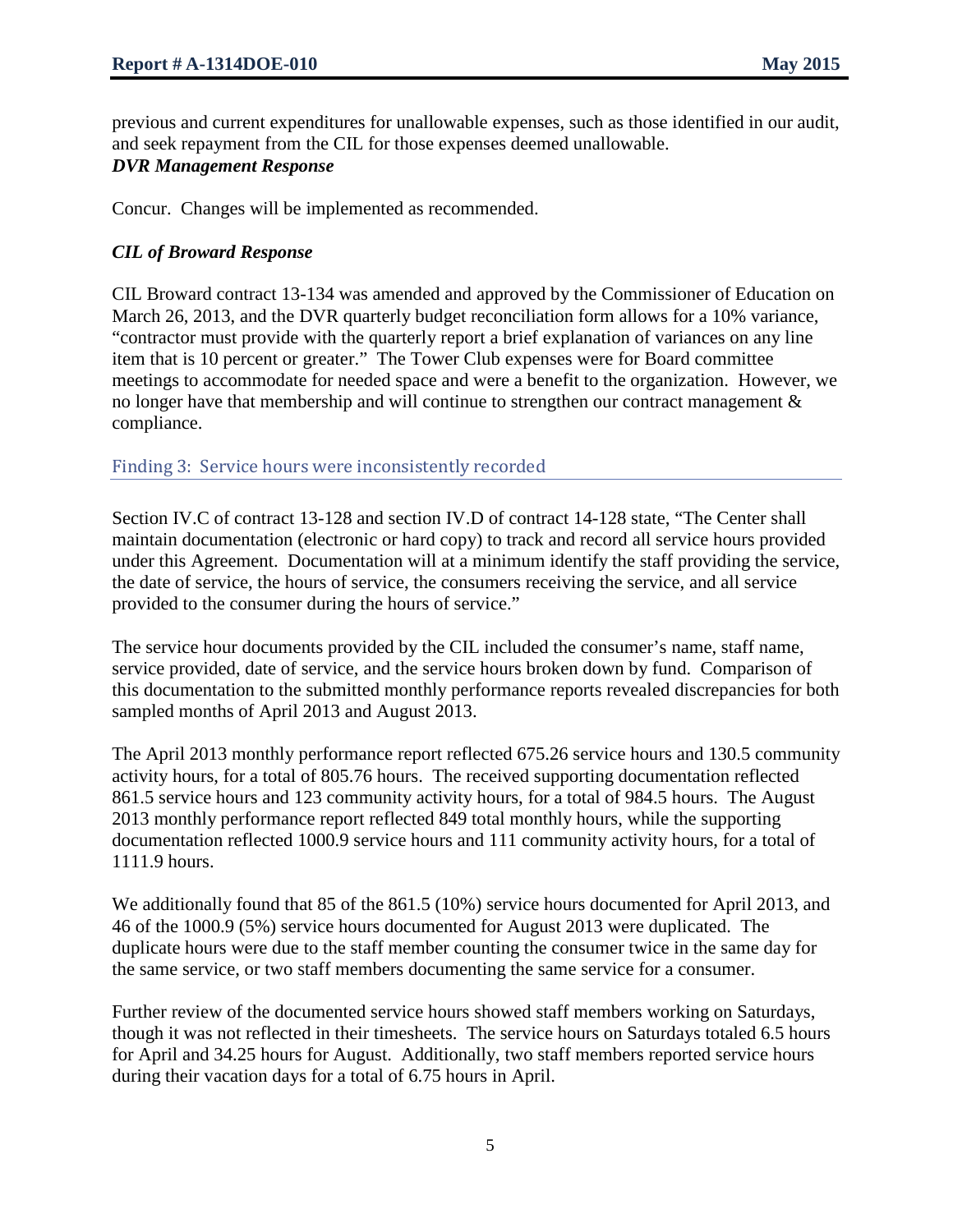During the course of the audit, the CIL denied OIG personnel access to the CIL Management Suite, citing confidentially concerns. A member of the CIL management team generated the service hour documentation for review, but could not explain the discrepancies between the report provided during our audit and the monthly report submitted with the invoices. Due to the inability to access the CIL's system, the OIG could not reconcile the differences between the submitted monthly performance reports and the supporting documentation.

We were able to confirm that the CIL met the minimum required service hours for each contract; however, these identified discrepancies indicate that the CIL is not accurately reporting services hours. This hinders DVR's ability to confirm that deliverables are being provided in accordance with contract terms.

# *Recommendation*

We recommend the CIL develop policies and procedures to ensure service hours are recorded accurately and the supporting documentation agrees with the monthly performance report. We also recommend DVR include the review of service hour documentation in its monitoring efforts.

#### *DVR Management Response*

Concur. Changes will be implemented as recommended.

# *CIL of Broward Response*

The CIL Broward provided more than two times the contracted consumer service hours. More hours were documented by staff after the monthly report was generated which caused a count discrepancy. However, we will develop policies and procedures for service hour documentation, and a cut off date for entering service hours. It is our understanding as well as other CILs that in some instances duplication of service hours is permitted.

# Finding 4: Consumer Service Records (CSR) were missing required documentation

Code of Federal Regulations (CFR) 364.53 states "For each applicant for IL services (other than information and referral) and for each individual receiving IL services (other than information and referral), the service provider shall maintain a consumer service record that includes—

(a) Documentation concerning eligibility or ineligibility for services;

(b) The services requested by the consumer;

(c) Either the IL plan developed with the consumer or a waiver signed by the consumer stating that an IL plan is unnecessary;

(d) The services actually provided to the consumer; and

(e) The IL goals or objectives—

(1) Established with the consumer, whether or not in the consumer's IL plan; and

(2) Achieved by the consumer.

(f) A consumer service record may be maintained either electronically or in written form, except that the IL plan and waiver must be in writing."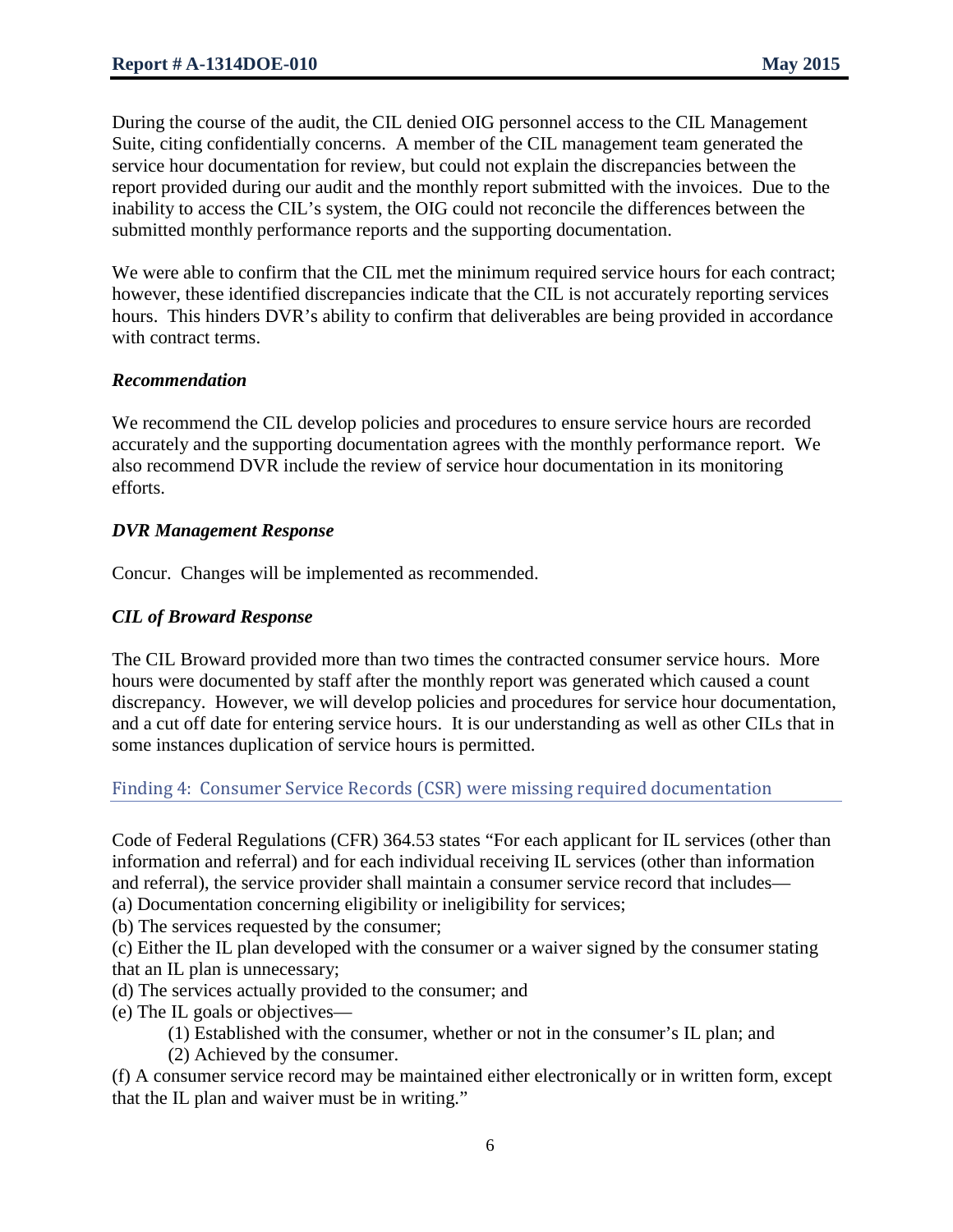We conducted a site visit to the CIL of Broward during the week of December 9, 2013. We randomly selected 41 CSRs for review. The CIL maintains hard copy consumer service records, though some service records may be documented electronically in the CIL Management Suite. Through our review of the CSRs, we noted the CIL did not sufficiently document whether set goals were achieved for five (12%) of the 41 consumers.

CFR 364.51 (a) states "(1) Before or at the same time as an applicant for IL services may begin receiving IL services funded under this part, the service provider shall determine the applicant's eligibility and maintain documentation that the applicant has met the basic requirements specified in §364.40. (2) The documentation must be dated and signed by an appropriate staff member of the service provider."

Of the 41 CSRs reviewed, 16 (39%) did not contain sufficient documentation of eligibility determination. The CIL could not locate the eligibility determination form for seven CSRs, the form was not dated by the staff for one CSR, eligibility determination was not indicated on the form for three CSRs, and the form did not contain a staff signature or indication of eligibility for five CSRs.

CFR 364.52 (b) states "(1) Development of an individual's IL plan must be initiated after documentation of eligibility under § 364.51(a) and must indicate the goals or objectives established, the services to be provided, and the anticipated duration of the service program and each component service. (2) The IL plan must be developed jointly and signed by the appropriate staff member of the service provider and the individual with a significant disability or, if consistent with State law and the individual chooses, the individual's guardian, parent, or other legally authorized advocate or representative."

Twelve of the 41 CSRs (29%) did not contain a properly documented IL plan. The CIL could not locate the IL plan for 10 CSRs and the IL plan did not contain a staff signature for two CSRs.

CFR 364.52 (c) states "(1) The IL plan must be reviewed as often as necessary but at least on an annual basis to determine whether services should be continued, modified, or discontinued, or whether the individual should be referred to a program of VR services under 34 CFR part 361 or to any other program of assistance."

The IL plans for fifteen of the CSRs were eligible for an annual review. There was no documented annual review for any of them.

Upon our return from the site visit, we provided the CIL with a list of CSRs that were missing documentation to allow them the opportunity to locate documents that may have been misplaced. In response, the CIL provided four of the five eligibility determination documents and one of the two IL plans that we identified as missing staff signatures. We determined that CIL staff signed these documents after our site visit and back-dated them to the date the consumer signed the agreement; therefore, the results of our review did not change.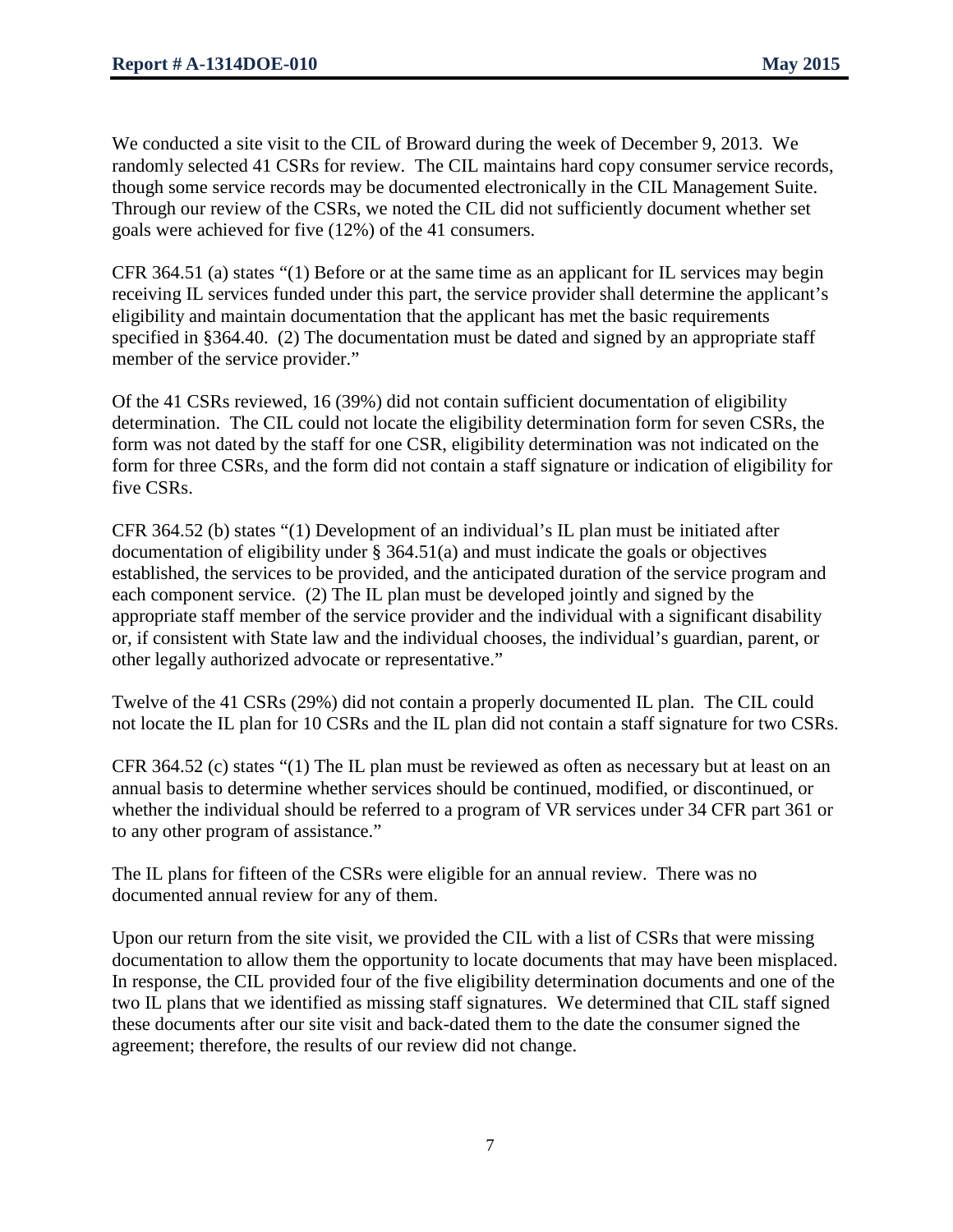The lack of required documentation makes it difficult for the CILs to ensure services are provided to eligible consumers and that the CIL consumers actively participate in the determination of their independent living services and goals. It also hinders DVR's ability to confirm the CIL is providing appropriate services to its consumers.

#### *Recommendation*

We recommend the CIL enhance its procedures to ensure all required documents are maintained in the CSRs and IL plans are reviewed at least annually. We also recommend DVR include the review of CSRs in its monitoring activities.

#### *DVR Management Response*

Concur. Changes will be implemented as recommended.

#### *CIL of Broward Response*

The CIL Broward will enhance its procedures to ensure all required documents are maintained and that annual reviews are completed. A consumer service record checklist form will be developed for all files and signed off by supervisors for compliance. Random file checks will also be performed to review annual reviews.

#### Finding 5: Employee time was not accurately recorded

Attachment C of contract 13-128 outlines the minimum documentation the CIL must submit with the monthly invoice for the DVR contract manager to review and approve prior to reimbursement. The documentation includes "Payroll Register to include names, check number, amount of payment, date of payment, work period, number of hours worked or time spent on programs by these employees." Contract 14-128 does not require submission of the payroll register with the invoices.

Our comparison of the timesheets and payroll registers for the month of April 2013 revealed some discrepancies. There were 19 employee timesheets for the first biweekly period (March 30, 2013- April 12, 2013) and 20 employee timesheets for the second biweekly period (April 13, 2013- April 26, 2013). During the first biweekly period, we found two instances where sick leave recorded on the timesheet was not recorded on the payroll register. We additionally found that the hours worked for one employee were reflected incorrectly in the payroll register. During the second biweekly period, we found one instance where sick and vacation leave recorded on the timesheet was not recorded on the payroll register.

Section 8.m. of Attachment B to the Office of Management and Budget (OMB) Circular A-122 requires salary costs to be allocated across funding sources/programs based on the relative benefits received and specifies certain time and effort documentation requirements.

Our review of salaries and related expenditures charged in the April invoice for 20 CIL employees showed that all 39 biweekly timesheets lacked documentation of the actual hours